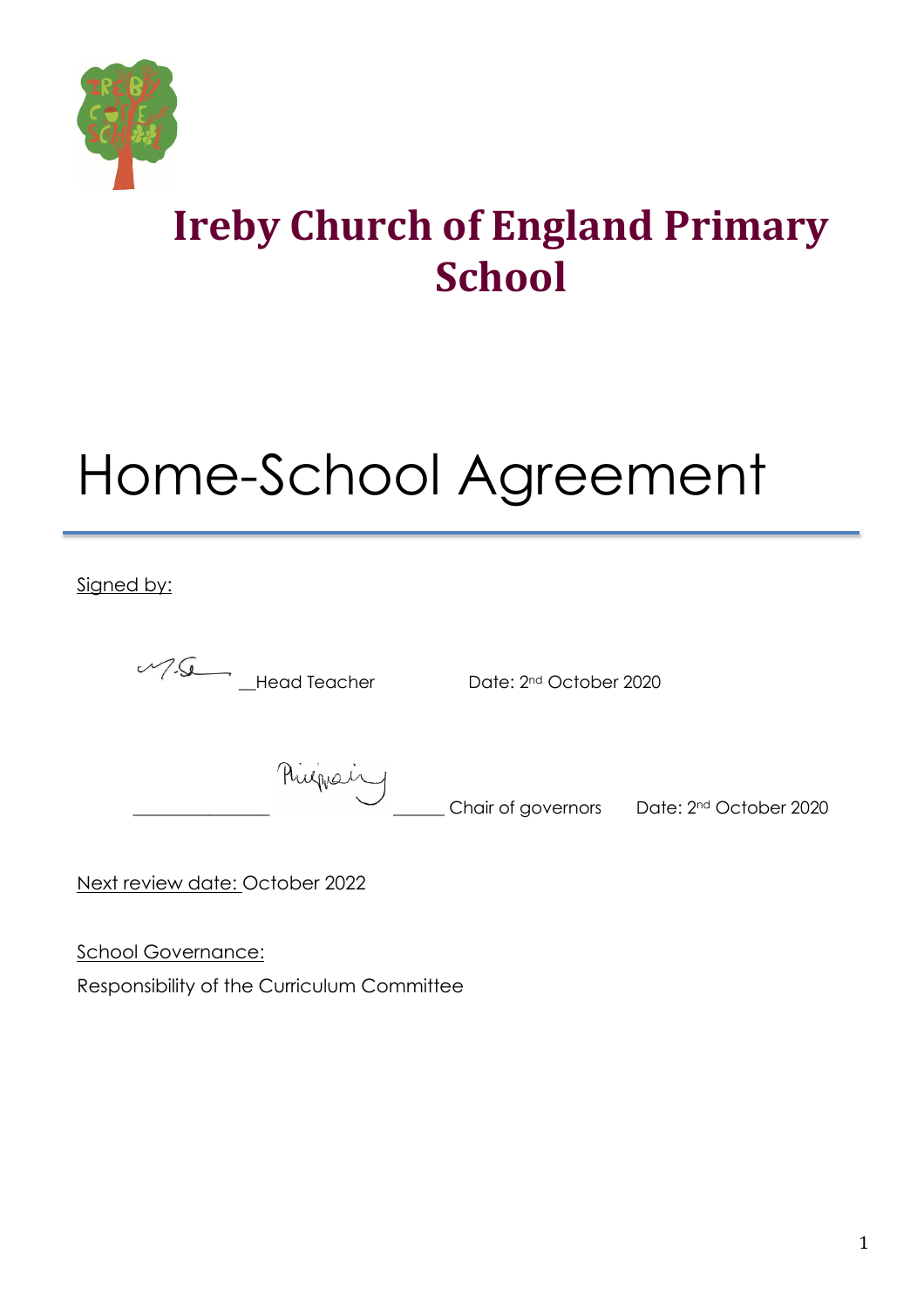### **Ireby Church of England School Home-School Agreement**

We wish to create a culture of learning, where children are happy, enthusiastic, motivated and ambitious.

We encourage mutual respect, support and collaboration between all adults and children, both within the school and the wider community.

We believe that it is important to provide a secure, caring and stimulating environment for all our children, thereby promoting a sense of pride in our school.

This can be done most effectively when all staff, parents and children understand their responsibilities and work together towards the same goals, as detailed in our home/school agreement.

Working in Partnership for Success

#### **The school will:**

- Maintain a high standard of education, keeping in line with national government requirements, within a balanced curriculum.
- Care for each child's safety and well-being.
- Endeavour to meet the requirements of children whatever their needs to achieve their full potential.
- Ensure that each classroom is a positive and stimulating learning environment.
- **Set homework to extend the curriculum work in school.**
- Teach children to develop a positive attitude towards everyone regardless of difference in gender, race, culture, belief, values, age, and need.
- **Help children to understand their role in the local community.**
- **Communicate effectively and sensitively with parents:**
- Regular meetings to discuss the progress of children, indicating strengths and areas for development through individual targets.
- **Provide prompt information about behaviour or class work that may be a cause for concern** or celebration.
- Provide clear information about homework tasks.
- Provide opportunities for parents to become involved in school life.
- **Provide information to parents about school activities through regular newsletters, open days,** meetings and the annual report.
- Make available all relevant school policies, for information.

#### **The parents/carers will:**

- Make sure that each child arrives at school on time.
- **Provide up to date contact details for school**
- Make sure children wear suitable clothing in line with the school's code of dress and that the PE/games kit is brought to school each week.
- Support their children with homework tasks and ensure homework is returned within the set time.